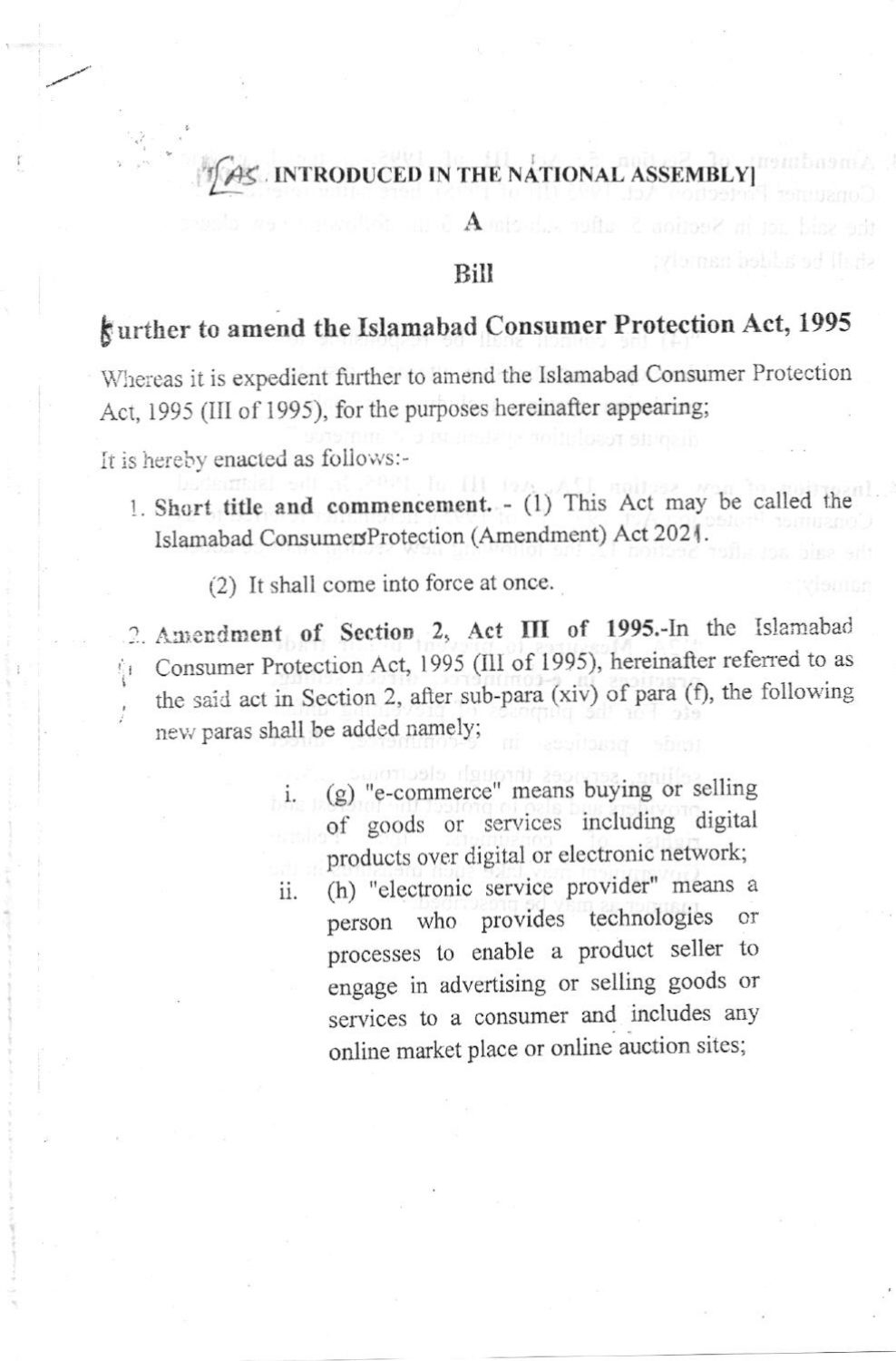Amendment of Section 5, Act III of 1995.-In the Islamabad Consumer Protection Act, 1995 (III of 1995), hereinafter referred to as the said act in Section 5, after sub-clause 3 the following new clause shall be added namelY;

> "(4) the council shall be responsible to develop comprehensive altemate dispute resolution system, including an online dispute resolution system in e-commerce."

1. Insertion of new section 12A, Act III of 1995.-In the Islamabad Consumer Protection Act, 1995 (III of 1995), hereinafter referred to as the said act after Section 12, the following new section shall be added namelY;

> "12A. Measures to prevent unfair trade practices in e-commerce, direct selling, etc. For the purposes of preventing unfair trade practices in e-commerce, direct sclling, services through electronic service providers and also to protect the interest and rights of consumers, the Federal Goyemment may take such measures in the manner as may be prescribed.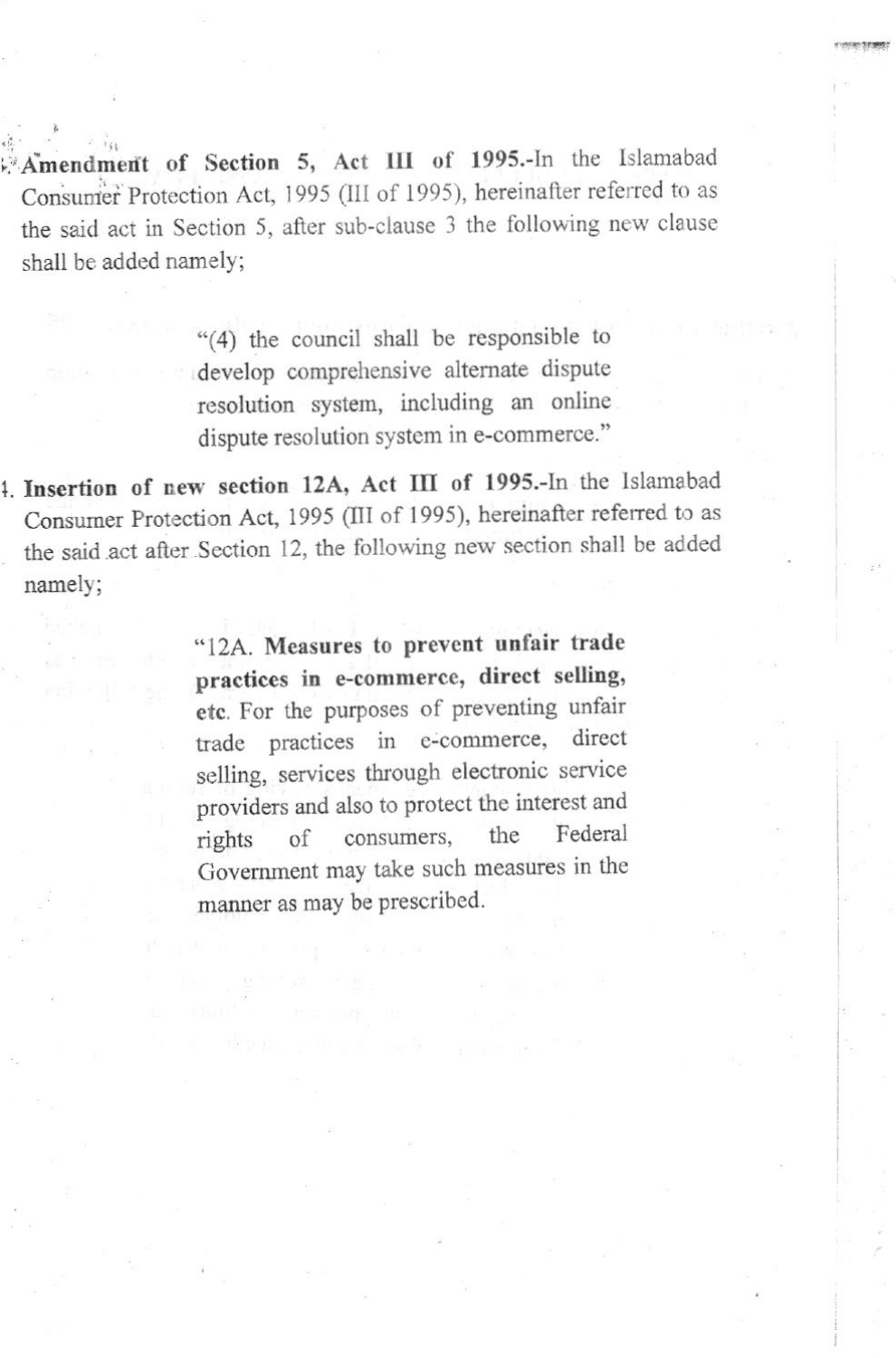## **STATEMENT OF OBJECTS AND REASONS**

In today's digital world, consumers can manage all sorts of personal financial activities online. This includes everyday transactions like shopping and banking and more specialized online financial activities like charitable giving and online auctions. To protect the growing number of consumers who are active online, federal lawmakers need to develop laws and policies designed to help ensure the safety of consumer transactions in e-commerce. Without these legal protections, consumers would be subject to scams, fraud and other illicit activities that put their personal finances and privacy at risk.

Efficient alternate dispute resolution systems are necessary for addressing consumers' concerns expeditiously. In Pakistan there are no noticeable alternate dispute resolution systems. There are a few centres established by the Lahore High Court in a few districts of Punjab in which 'serving judges' play the role of mediators. Various countries, have introduced elaborate multi-tiered systems for dispute resolution in e-Commerce industry. For instance, disputes relating to domain names and disputes involving huge B2B transactions are entertained by the Online Dispute Resolution Center of China International Economic and Trade Arbitration Commission (CIETAC), general disputes relating to e-Commerce can be resolved by the Online Dispute Resolution Center established by e-Commerce Laws Net and Beijing Deofar Consulting Ltd. Large marketplaces, such as Ali Express, have developed their own internal complaint mechanisms. Arbitration in China is conducted under a general law, which was passed in 1994.A large number of developed, less developed and developing countries have enacted new arbitration laws in the last two decades to ease the burden on courts and to provide for a less time consuming and less costly process for settlement of disputes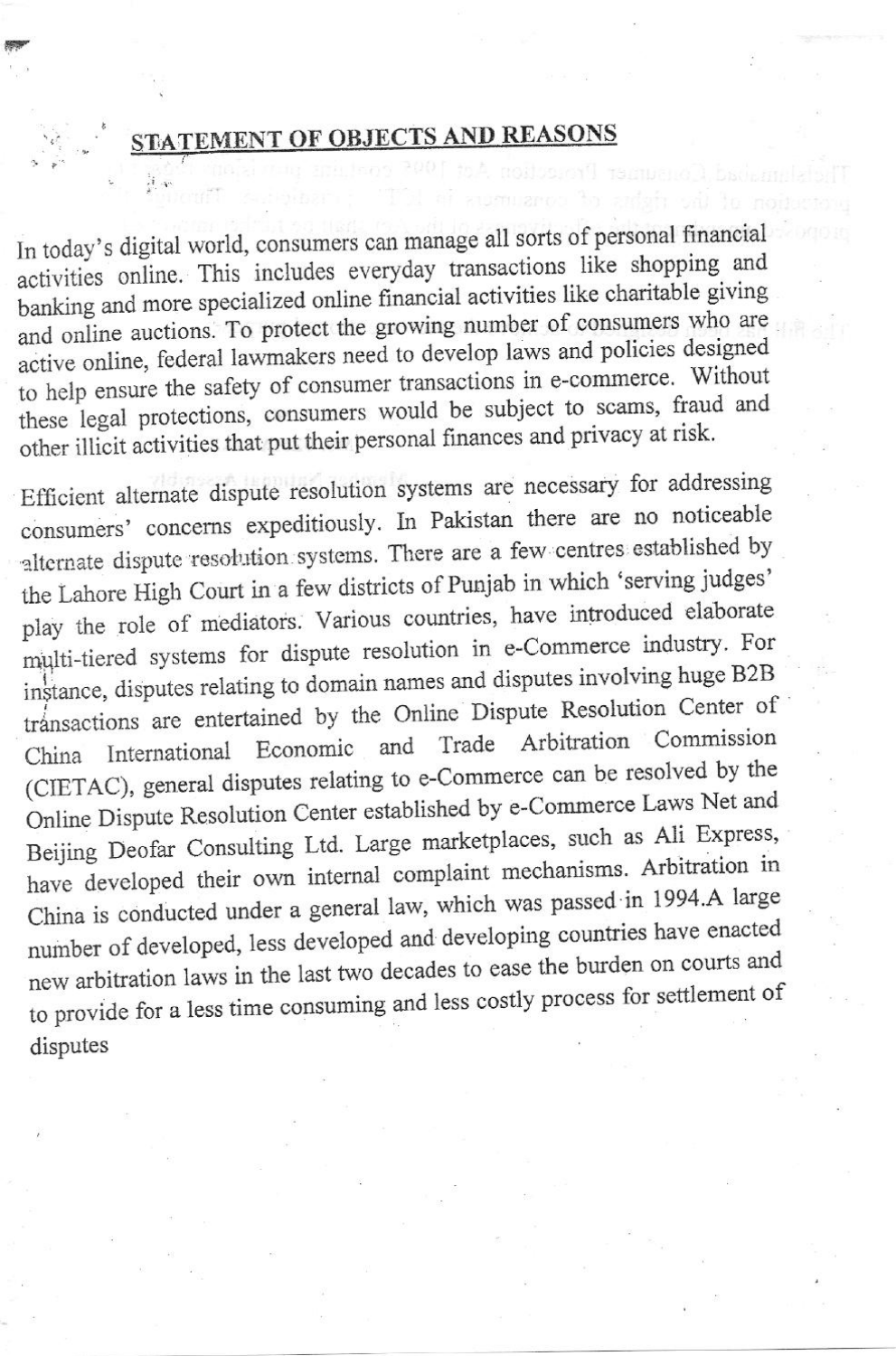The Islamabad Consumer Protection Act 1995 contains provisions regarding protection of the rights of consumers in ICT's jurisdiction. Through the proposed amendment the effectiveness of the Act shall be further improved.

The Bill has been designed to achieve the aforementioned purpose;

Sd-

#### MS. UZMA RIAZ, **Member National Assembly**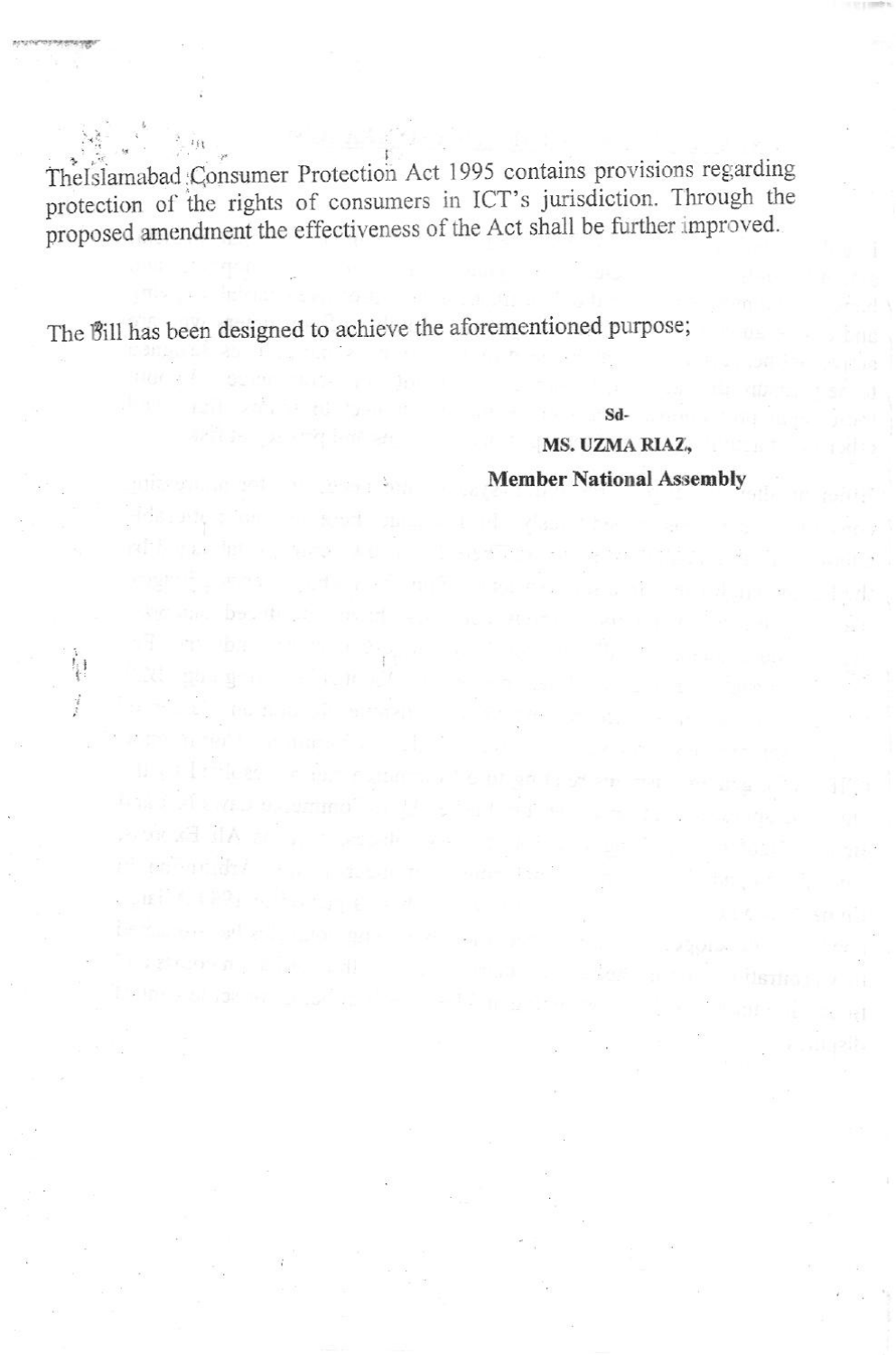[قوى سبلى مىں سندى كتر فن صورت ہيں ] اسلام آباد تتحفظ صار فين ايكث، ١٩٩۵ء ميں مزيد ترميم كرنے كا

چونکہ سپر قرین مصلحت ہے کہ بعد ازیں ظاہر ہونے والی اغراض کے لئے اسلام آباد تحفظ صار فین ایکٹ، ۱۹۹۵ء (ایکٹ نمبر ۳ بابت ۱۹۹۵ء)میں مزید تر میم کی جائے؛

بذريعه بذاحسب ذيل قانون وضع كياجاتاية:

ایکٹ ہذااسلام آباد تحفظ صار فین(ترمیمی) ایکٹ،۲۰۲۱ءکے نام سے موسوم مختفر عنوان اور آغاز نفاذ. به (۱) ار  $-6x$ 

> ببرفي الفور نافذ العمل ہو گا۔  $(r)$

ا يكث نمبر سلما بت ١٩٩٥ء، وفعه ٢ ميل ترميم . \_ اسلام آباد تحفظ صار فين ايكث، ١٩٩٥ء (ايكث نمبر ٣ بابت ١٩٩٥ء)  $\mathbf{r}$ میں، جس کابعد ازیں مذکورہ ایکٹ کے طور پر حوالہ دیا گیاہے،میں، دفعہ ۲ میں، پیرا (و) میں، پیرا(د) کے ذیلی پیرا(xiy) کے بعد حسب ذیل پیراشامل کر دیاجائے گا، یعنی:۔

- (ز) صحیح اکام س<sup>می</sup>ے مراد مصنوعات یا خدمات کی ڈیجیٹل یاالیکٹر انک نیٹ ورک کے ذریعے خریداری یا فروخت کرناہے؛"
- (ح) "البكٹرانك سروس فراہم كنندہ" سے مراد وہ څخص ہے جو كسى مصنوعہ بیجنے والے كو كسى صارف كو سامان يا  $\mathbf{ii}$ خدمات کی تشہیر میں فروخت کرنے یا قابل استعال کرنے کے لئے ٹیکنالوجی یاعمل میں شامل کر تاہے اور اس میں کوئی آن لائن مار کیٹ کامقام پا آن لائن نیلا می کے مقامات شامل ہیں۔

ایکٹ نمبر سمایا بیت ۱۹۹۵ء وفعہ ۵ میں ترمیم ۔ سالام آباد تحفظ صار فین ایکٹ، ۱۹۹۵ء (ایکٹ نمبر ۳ بابت ۱۹۹۵ء) میں، جس کا بعد ازیں مذکورہ ایکٹ کے طور پر حوالہ دیا گیاہے، میں، دفعہ ۵ میں، ذیلی شق ۳ کے بعد حسب ذیل نئی شی شامل کر دی حائے گی، یعنی:۔

<sup>دی</sup> ونسل تنازعہ کے تصفیہ کا جامع متبادل نظام بشمول ای۔ کامر س میں آن لائن تصفیہ تنازعہ کا نظام تیار کرنے کی ذمہ دار ہو گی"۔

ايكٹ نمبر سمايابت ١٩٩۵ء، نئي د فعه ١٢؍ الف کی شموليت .۔  $r$ اسلام آباد تحفظ صارفين ايكث،١٩٩۵ء (ايكث تمبر سماہت ۱۹۹۵ء) میں، جس کابعد ازیں مذکورہ ایکٹ کے طور پر حوالہ دیا گیاہے، میں، دفعہ ۱۲ کے بعد درج ذیل نئی دفعہ شامل کر دی جائے گی، یعنی:۔

ای۔کامرس،براہ راست فروخت وغیرہ میں غیر شفاف تجارتی طریقوں کی روک تھام۔ "۱۲"ابرالف-ای۔ کامری، براہ راست فروخت، الیکٹر انک سروس فراہم کنند گان کے ذریعے خدمات میں غیر شفاف تجارتی طریقوں کی روک تھام اور صار فین کے مفاد اور حقوق کے تحفظ کے لئے وفاقی حکومت اس طریقے سے ایسے اقدامات اٹھاسکتی ہے جیسا کہ وہ وضع کرے۔